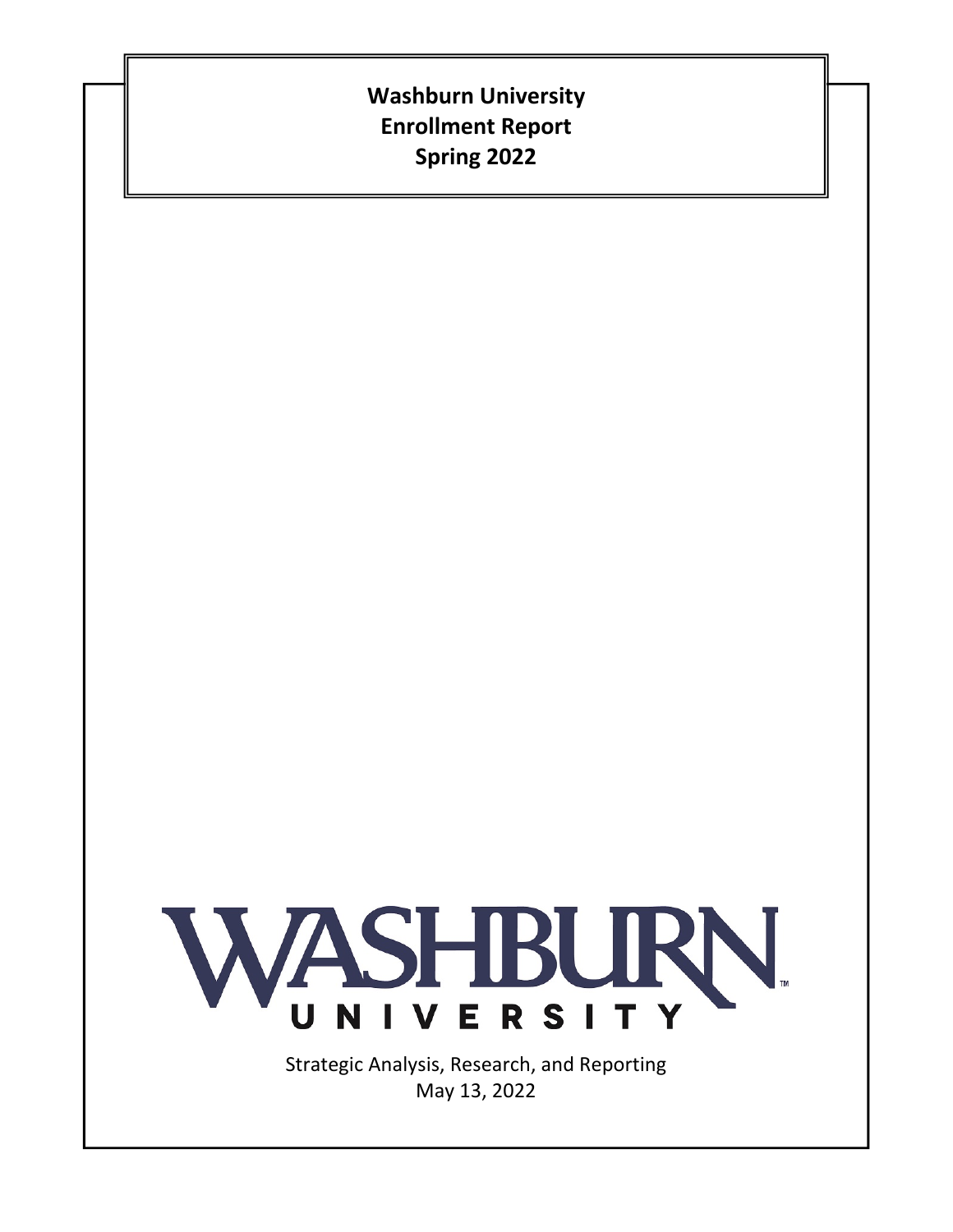## Executive Summary

The Spring 2022 Enrollment Report provides an overview of student enrollment at Washburn University (Washburn) and Washburn University Institute of Technology (Washburn Tech) originating from the 20<sup>th</sup> day census snapshot.

Tables 1 and 2 and Chart 1 contain headcount, credit hour, and FTE comparisons between Spring 2022 and Spring 2021 or Fall 2021, and describe the characteristics of Spring 2022 students. Tables 3, 4, 5, 6, and 7, and Charts 2 and 3 provide longitudinal trends documenting headcount and credit hour changes.

Figures 1 and 2 document changes in Washburn's enrollment headcount including and excluding high school students and FTE for the past ten years (Spring 2013‐Spring 2022).

Tables 8 and 9 contains headcount, credit hour, and FTE comparisons between Spring 2022 and Spring 2021 for Washburn Tech students.

#### Enrollment Summary (Tables 1 and 2, pp. 4‐5)

- Headcount enrollment decreased by 89 students or 1.7% from 5,109 in Spring 2021 to 5,020 in Spring 2022, and decreased by 637 or 11.3% from Fall 2021 (*n* = 5,657).
- Credit hours decreased by 1,065 or 1.9% from 55,340 in Spring 2021 to 54,276 in Spring 2022, and decreased by 6,841 (11.2%) from Fall 2021.
- FTE decreased by 60, or 1.6%, from 3,818 in Spring 2021 to 3,758 in Spring 2022, and decreased by 454 (10.8%) from Fall 2021 (*n* = 4,212).
- Undergraduate student headcount decreased in Spring 2022 to 3,574 from the Spring 2021 headcount of 3,664, a 2.5% decrease, and decreased by 631 (15.0%) from Fall 2021.

## Undergraduate Enrollment by Student Type (Table 3, pp. 7)

- The new student total increased from 206 in Spring 2021 to 220 Spring 2022.
- Returning students increased from 147 in Spring 2021 to 155 in Spring 2022, while continuing students decreased from 3,311 in Spring 2021 to 3,194 in Spring 2022.

#### Headcount Enrollment and Student Credit Hours (Table 4, pp. 8)

Headcount enrollment and student credit hours have decreased year-to-year over a ten-year trend from Spring 2013 to Spring 2022, except in Spring 2017 and Spring 2018 when full‐time headcount and student credit hours increased.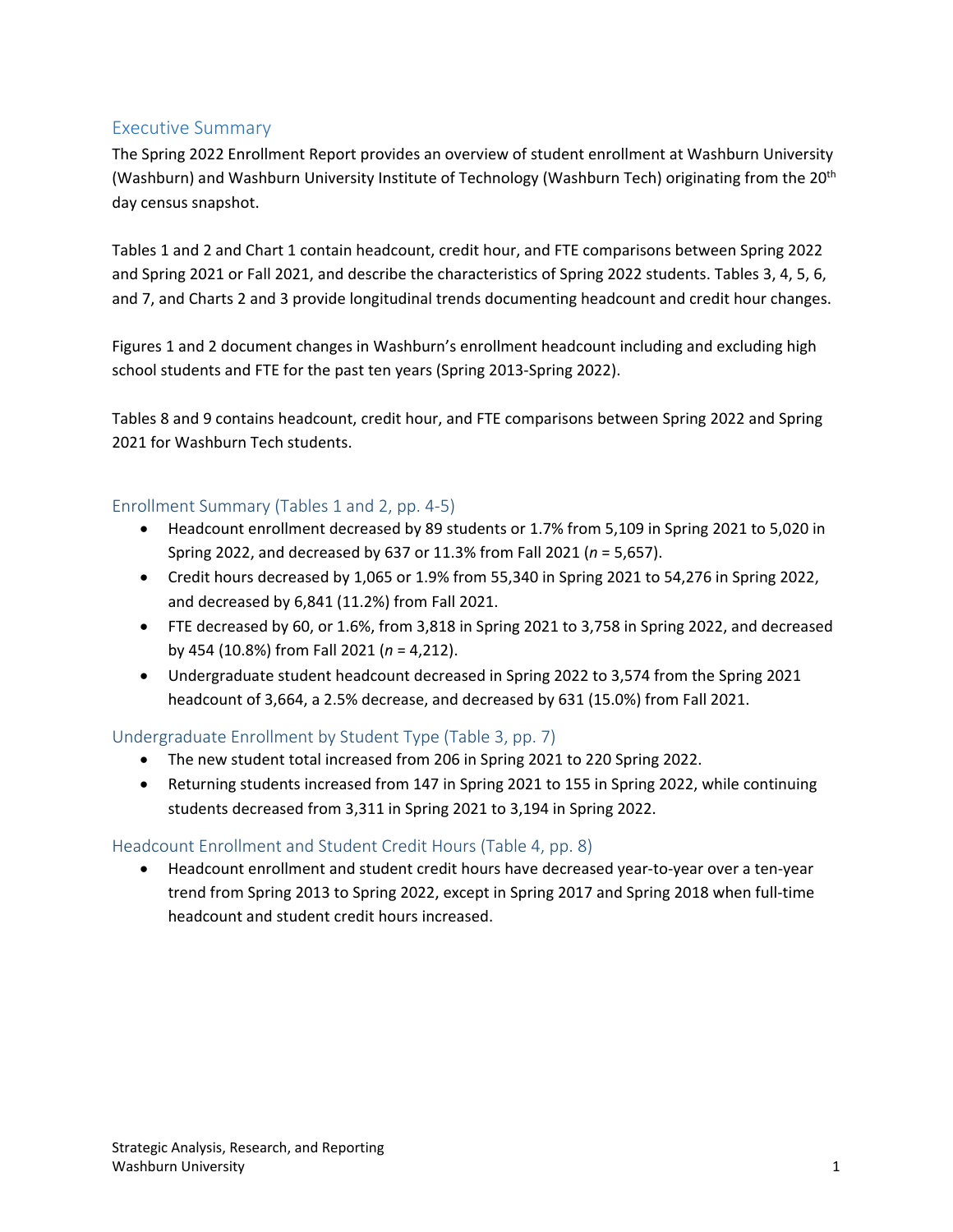## Headcount by Student Classification and Full-time/Part-time Status (Table 5, pp. 9)

- Juniors and Seniors continue to comprise the largest percentage of full-time students in Spring, at 20.7% and 27.6%, respectively.
- Seniors and Graduate students comprise the largest proportion of degree-seeking part-time students, with 21.2% and 17.0%, respectively.
- Overall, the ratio of full-time to part-time students by classification has remained fairly consistent over a five‐year period.

#### Full-time Equivalent Enrollment by Student Classification (Table 6, pp. 10)

 FTE enrollment has decreased year‐to‐year over a five‐year trend, from 4,625 in Spring 2018 to 3,758 in Spring 2022. However, please note that FTE was calculated differently for Spring 2022, and this change may contribute to the decrease.

#### Headcount by Gender (Table 7, pp. 11)

● The proportion of Female students has increased over a ten-year trend, from 59.2% of the total student population in Spring 2013 to 63.6% in Spring 2022.

#### Washburn Student Headcount and FTE (Figures 1 and 2, pp. 3)

• Spring enrollment headcount and FTE have declined for ten years, with a slight increase in Spring 2018.

#### Washburn Tech Enrollment Summary (Tables 8 and 9, pp. 12‐13)

- Washburn Tech total headcount enrollment decreased by 25 students from Spring 2021 to Spring 2022, a 2.4% decrease.
- Washburn Tech credit hour production increased by 400 credit hours from Spring 2021 to Spring 2022, a 3.1% increase.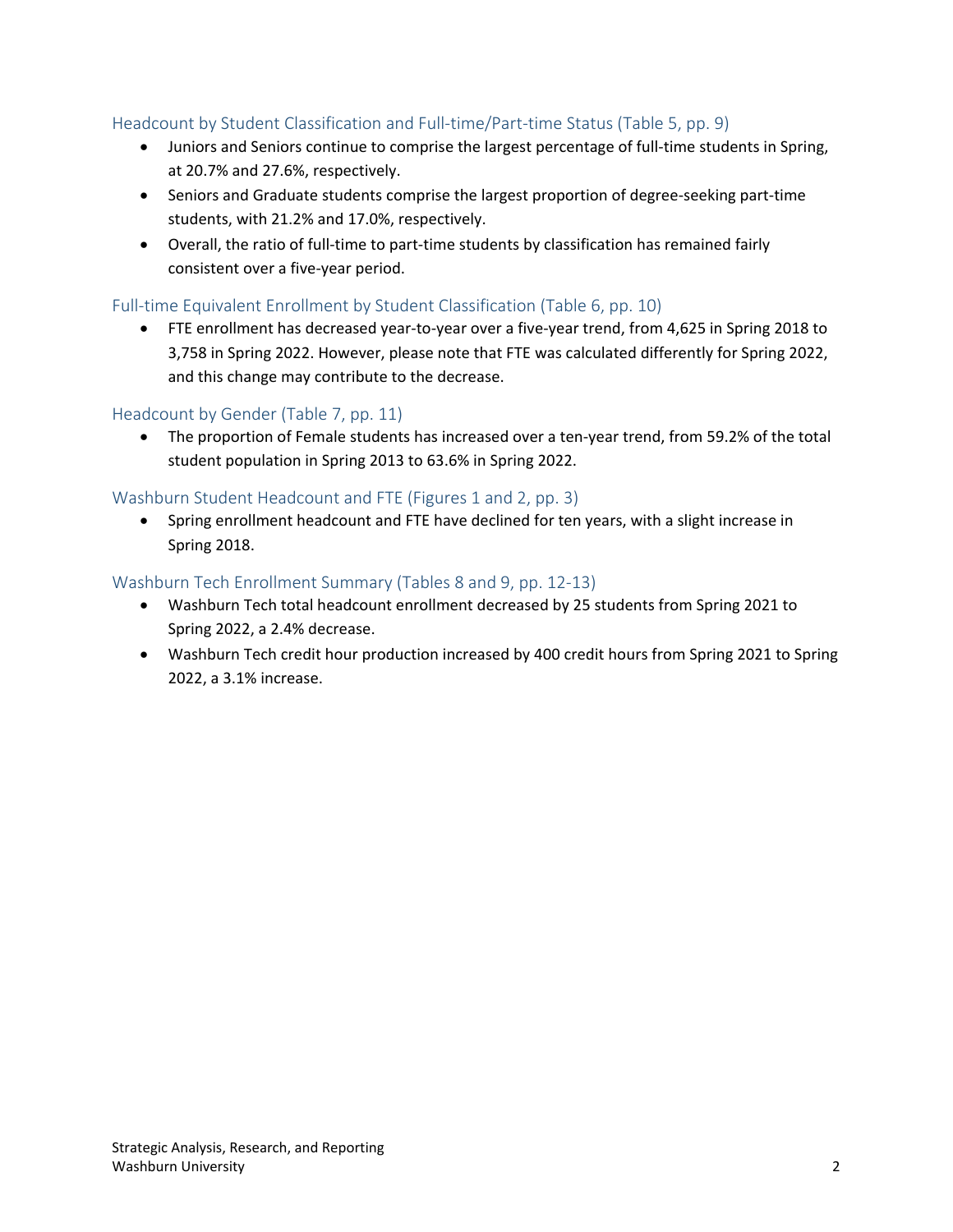



[1] FTE Corrected reflects FTE calculated using a divisor of 15 for undergraduates, non‐degree seeking and postbaccalaureate; 12 for graduate and law. Prior, FTE was calculated using a divisor of 15 hours for undergraduate, non-degree seeking and postbaccalaureate; 9 hours for graduate and 9 or 12 hours for law.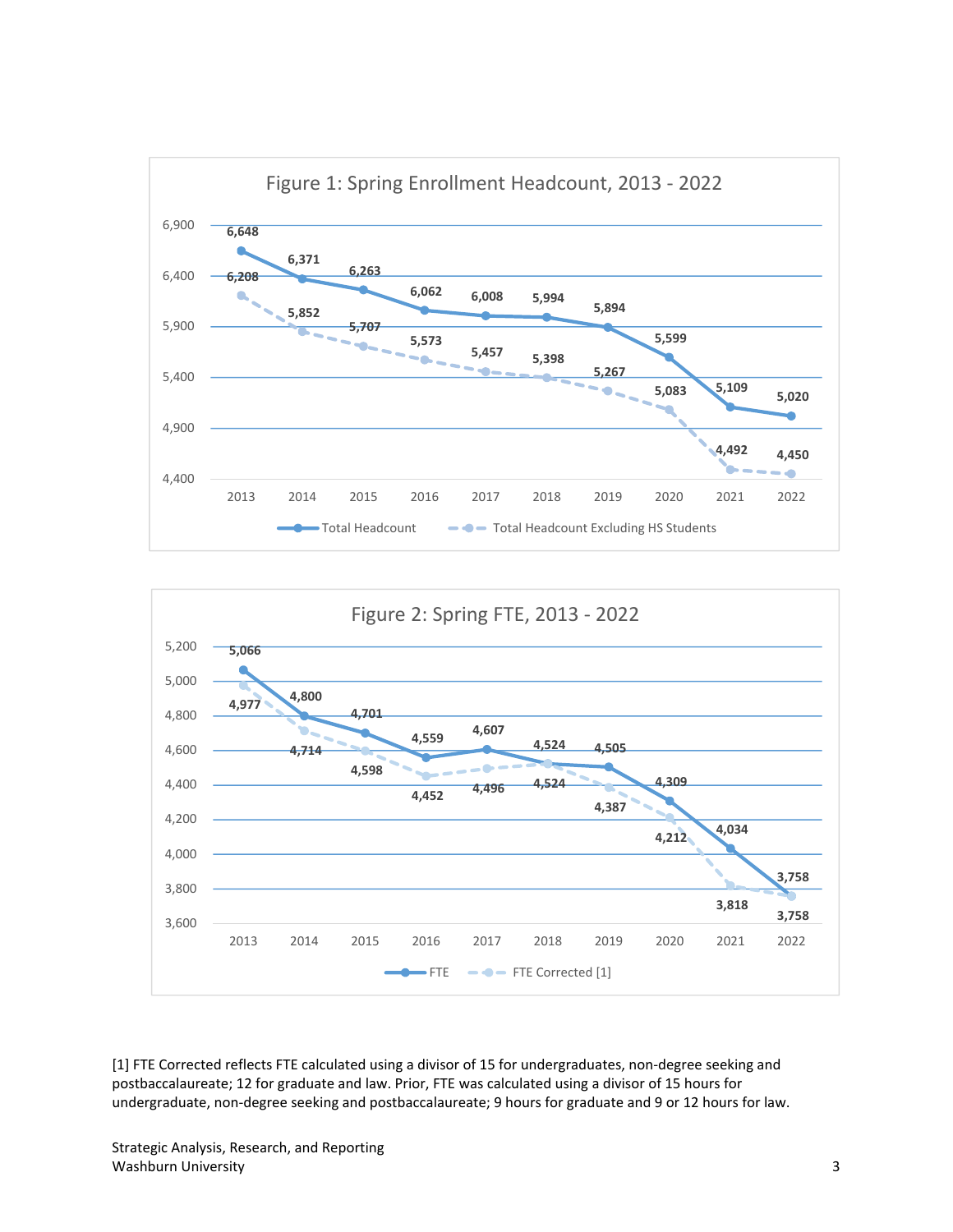|                                                                     |                  | Table 1<br><b>Washburn University</b><br><b>Enrollment Summary</b><br>Spring 2022 |                  |                |                        |                    |
|---------------------------------------------------------------------|------------------|-----------------------------------------------------------------------------------|------------------|----------------|------------------------|--------------------|
|                                                                     | Spring 2022<br>Ν | %                                                                                 | Spring 2021<br>Ν | %              | <b>Difference</b><br>Ν | %                  |
| <b>Total Headcount</b>                                              | 5,020            |                                                                                   | 5,109            |                | -89                    | $-1.7%$            |
| <b>Total Student Credit Hours</b>                                   | 54,276           |                                                                                   | 55,340           |                | $-1,065$               | $-1.9%$            |
| Total FTE <sup>1</sup>                                              | 3,758            |                                                                                   | 3,818            |                | -60                    | $-1.6%$            |
| <b>Headcount by Student Level &amp; Classification</b>              |                  |                                                                                   |                  |                |                        |                    |
| First-time freshmen direct high school<br>First-time freshmen other | 17               | 0.3%                                                                              | 20               | 0.4%           | -3<br>0                | $-15.0%$           |
| Subtotal first-time freshmen                                        | 35<br>52         | 0.7%<br>1.0%                                                                      | 35<br>55         | 0.7%<br>1.1%   | -3                     | 0.0%<br>$-5.5%$    |
| Other freshmen                                                      | 621              | 12.4%                                                                             | 530              | 10.4%          | 91                     | 17.2%              |
| Subtotal all freshmen                                               | 673              | 13.4%                                                                             | 585              | 11.5%          | 88                     | 15.0%              |
| Sophomores                                                          | 646              | 12.9%                                                                             | 724              | 14.2%          | $-78$                  | $-10.8%$           |
| Juniors<br>Seniors                                                  | 846<br>1,272     | 16.9%<br>25.3%                                                                    | 835<br>1,363     | 16.3%<br>26.7% | 11<br>$-91$            | 1.3%<br>$-6.7%$    |
| Postbaccalaureate undergraduates                                    | 137              | 2.7%                                                                              | 157              | 3.1%           | $-20$                  | $-12.7%$           |
| Subtotal undergraduates                                             | 3,574            | 71.2%                                                                             | 3,664            | 71.7%          | -90                    | $-2.5%$            |
| Master's                                                            | 417              | 8.3%                                                                              | 394              | 7.7%           | 23                     | 5.8%               |
| Doctorate                                                           | 69               | 1.4%                                                                              | 87               | 1.7%           | $-18$<br>5             | $-20.7%$           |
| Subtotal graduate<br>Law                                            | 486<br>335       | 9.7%<br>6.7%                                                                      | 481<br>316       | 9.4%<br>6.2%   | 19                     | 1.0%<br>6.0%       |
| Subtotal degree-seeking                                             | 4,395            | 87.5%                                                                             | 4,461            | 87.3%          | -66                    | $-1.5%$            |
| High school                                                         | 570              | 11.4%                                                                             | 616              | 12.1%          | $-46$                  | $-7.5%$            |
| Other non-degree seeking                                            | 55               | 1.1%                                                                              | 32               | 0.6%           | 23                     | 71.9%              |
| Subtotal non-degree seeking                                         | 625              | 12.5%                                                                             | 648              | 12.7%          | $-23$                  | $-3.5%$            |
| <b>Headcount by Gender</b>                                          |                  |                                                                                   |                  |                |                        |                    |
| Male                                                                | 1,829            | 36.4%                                                                             | 1,911            | 37.4%          | $-82$                  | $-4.3%$            |
| Female                                                              | 3,191            | 63.6%                                                                             | 3,198            | 62.6%          | $-7$                   | $-0.2%$            |
| Headcount by Resident/Nonresident <sup>2</sup>                      |                  |                                                                                   |                  |                |                        |                    |
| Kansas resident                                                     | 4,576            | 91.2%                                                                             | 4,685            | 91.7%          | $-109$                 | $-2.3%$            |
| Nonresident                                                         | 444              | 8.8%                                                                              | 424              | 8.3%           | 20                     | 4.7%               |
|                                                                     |                  |                                                                                   |                  |                |                        |                    |
| <b>Headcount by High School County</b><br>Shawnee                   | 1,978            | 39.4%                                                                             | 1,992            | 39.0%          | $-14$                  | $-0.7%$            |
| Johnson                                                             | 230              | 4.6%                                                                              | 231              | 4.5%           | $-1$                   | $-0.4%$            |
| Douglas                                                             | 114              | 2.3%                                                                              | 120              | 2.3%           | -6                     | $-5.0%$            |
| Sedgwick                                                            | 109              | 2.2%                                                                              | 108              | 2.1%           | $1\,$                  | 0.9%               |
| Jefferson<br>Jackson                                                | 100<br>61        | 2.0%<br>1.2%                                                                      | 100<br>84        | 2.0%<br>1.6%   | 0<br>$-23$             | 0.0%<br>$-27.4%$   |
| Other/Unknown/Not reported                                          | 2,428            | 48.4%                                                                             | 2,474            | 48.4%          | $-46$                  | $-1.9%$            |
|                                                                     |                  |                                                                                   |                  |                |                        |                    |
| <b>Headcount by Race/Ethnicity</b>                                  |                  |                                                                                   |                  |                |                        |                    |
| White<br>Non-White                                                  | 2,812<br>1,267   | 56.0%<br>25.2%                                                                    | 2,929<br>1,188   | 57.3%<br>23.3% | $-117$<br>79           | $-4.0%$<br>6.6%    |
| Unknown/Not reported                                                | 941              | 18.7%                                                                             | 992              | 19.4%          | $-51$                  | $-5.1%$            |
|                                                                     |                  |                                                                                   |                  |                |                        |                    |
| <b>Headcount by Full-time/Part-time</b>                             |                  |                                                                                   |                  |                |                        | $-1.8%$            |
| Full-time<br>Part-time                                              | 3,242<br>1,778   | 64.6%<br>35.4%                                                                    | 3,301<br>1,808   | 64.6%<br>35.4% | -59<br>$-30$           | $-1.7%$            |
|                                                                     |                  |                                                                                   |                  |                |                        |                    |
| 60 & Over Tuition-free Audit Program <sup>3</sup>                   |                  |                                                                                   |                  |                |                        |                    |
| Headcount                                                           | 123              |                                                                                   |                  |                | 123                    | 123.0%             |
| <b>Student Credit Hours</b>                                         | 433              |                                                                                   |                  |                | 433                    | 433.0%             |
| <b>Headcount by Age</b>                                             |                  |                                                                                   |                  |                |                        |                    |
| < 20                                                                | 1,398            | 27.8%                                                                             | 1,389            | 27.2%          | 9                      | 0.6%               |
| $20 - 21$                                                           | 1,147            | 22.8%                                                                             | 1,187            | 23.2%          | -40                    | $-3.4%$            |
| $22 - 24$<br>25-64                                                  | 1,086<br>1,378   | 21.6%<br>27.5%                                                                    | 1,122<br>1,399   | 22.0%<br>27.4% | -36<br>$-21$           | $-3.2%$<br>$-1.5%$ |
| $65+$                                                               | 11               | 0.2%                                                                              | 12               | 0.2%           | $-1$                   | $-8.3%$            |
|                                                                     |                  |                                                                                   |                  |                |                        |                    |
| <b>Average Credit Hour Load</b>                                     |                  |                                                                                   |                  |                |                        |                    |
| Undergraduate<br>Graduate                                           | 12.1<br>7.3      |                                                                                   | 12.2<br>6.9      |                |                        |                    |
| Law                                                                 | 14.3             |                                                                                   | 14.1             |                |                        |                    |
| Non-degree seeking                                                  | 4.2              |                                                                                   | 4.3              |                |                        |                    |
|                                                                     |                  |                                                                                   |                  |                |                        |                    |

<sup>1</sup>FTE is calculated with a divisor of 15 hours for undergraduate, non-degree seeking and postbaccalaureate; 12 hours for graduate and law.

<sup>2</sup>Kansas resident includes students without lawful immigration, military status, and contiguous state residence who receive in-state tuition. Nonresident includes 196<br>international students in Spring 2022 and 159 in Sprin

<sup>3</sup>The 60 and Over Tuition-free Audit Program was suspended in Spring 2021.

Source: Enrollment Census Files, Spring 2021 and Spring 2022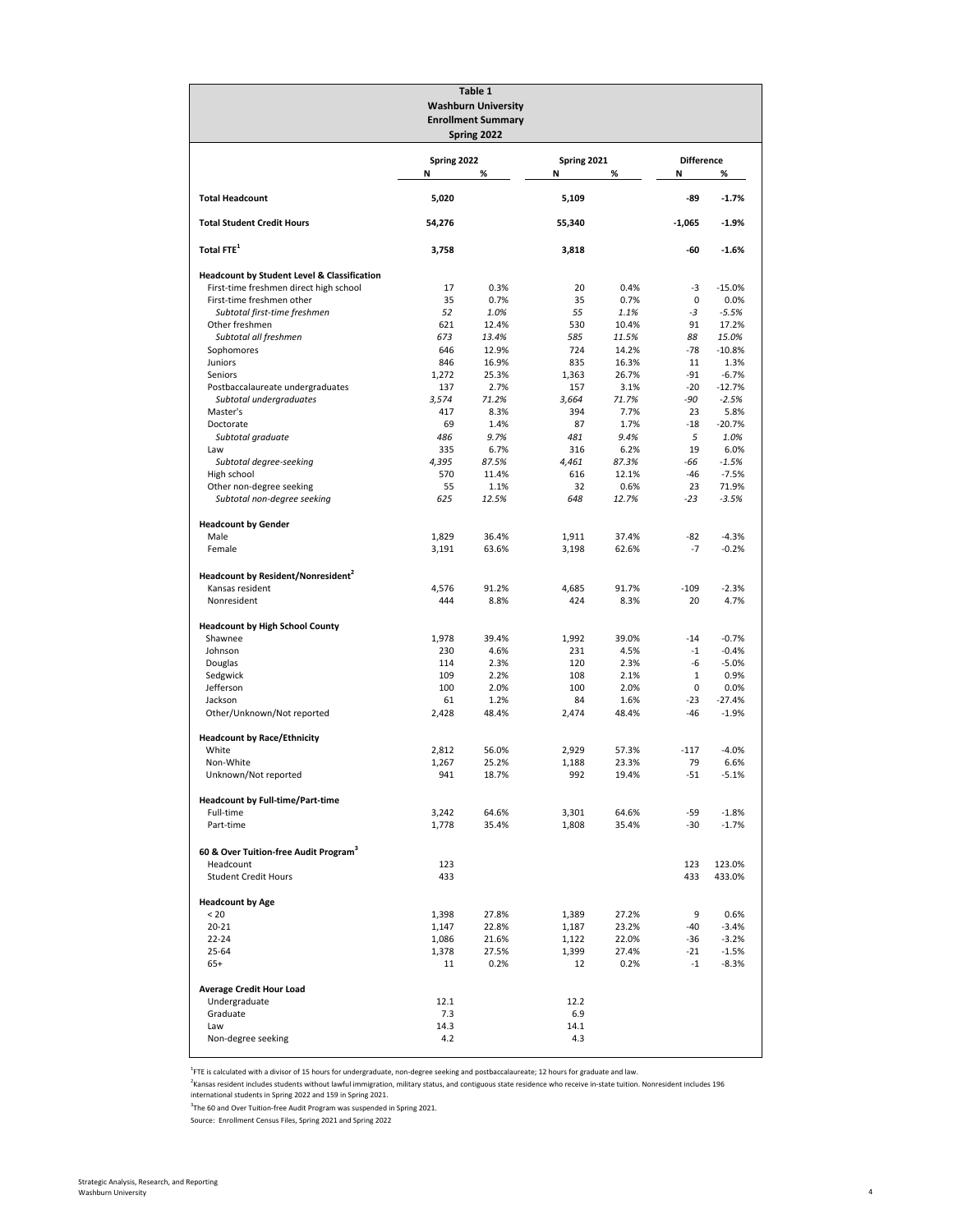|                                                        | Spring 2022 Compared to Fall 2021 | Table 2<br><b>Washburn University</b><br><b>Enrollment Summary</b> |                  |               |                   |                      |
|--------------------------------------------------------|-----------------------------------|--------------------------------------------------------------------|------------------|---------------|-------------------|----------------------|
|                                                        | Spring 2022                       |                                                                    | <b>Fall 2021</b> |               | <b>Difference</b> |                      |
|                                                        | N                                 | %                                                                  | N                | %             | N                 | %                    |
| <b>Total Headcount</b>                                 | 5,020                             |                                                                    | 5,657            |               | -637              | $-11.3%$             |
| <b>Total Student Credit Hours</b>                      | 54,276                            |                                                                    | 61,117           |               | $-6,841$          | $-11.2%$             |
| Total FTE <sup>1</sup>                                 | 3,758                             |                                                                    | 4,212            |               | -454              | $-10.8%$             |
| <b>Headcount by Student Level &amp; Classification</b> |                                   |                                                                    |                  |               |                   |                      |
| First-time freshmen direct high school                 | 17                                | 0.3%                                                               | 609              | 10.8%         | $-592$            | $-97.2%$             |
| First-time freshmen other                              | 35                                | 0.7%                                                               | 51               | 0.9%          | $-16$             | $-31.4%$             |
| Subtotal first-time freshmen<br>Other freshmen         | 52<br>621                         | 1.0%<br>12.4%                                                      | 660<br>347       | 11.7%<br>6.1% | $-608$<br>274     | $-92.1%$<br>79.0%    |
| Subtotal all freshmen                                  | 673                               | 13.4%                                                              | 1,007            | 17.8%         | $-334$            | $-33.2%$             |
| Sophomores                                             | 646                               | 12.9%                                                              | 798              | 14.1%         | $-152$            | $-19.0%$             |
| Juniors                                                | 846                               | 16.9%                                                              | 858              | 15.2%         | $-12$             | $-1.4%$              |
| Seniors                                                | 1272                              | 25.3%                                                              | 1,379            | 24.4%         | $-107$            | $-7.8%$              |
| Postbaccalaureate undergraduates                       | 137                               | 2.7%                                                               | 163              | 2.9%          | $-26$             | $-16.0%$             |
| Subtotal undergraduates<br>Master's                    | 3,574                             | 71.2%                                                              | 4,205            | 74.3%         | -631              | $-15.0%$             |
| Doctorate                                              | 417<br>69                         | 8.3%<br>1.4%                                                       | 406<br>94        | 7.2%<br>1.7%  | 11<br>$-25$       | 2.7%<br>$-26.6%$     |
| Subtotal graduate                                      | 486                               | 9.7%                                                               | 500              | 8.8%          | $-14$             | $-2.8%$              |
| Law                                                    | 335                               | 6.7%                                                               | 316              | 5.6%          | 19                | 6.0%                 |
| Subtotal degree-seeking                                | 4,395                             | 87.5%                                                              | 5,021            | 88.8%         | -626              | $-12.5%$             |
| High school                                            | 570                               | 11.4%                                                              | 833              | 14.7%         | $-263$            | $-31.6%$             |
| Other non-degree seeking                               | 55                                | 1.1%                                                               | 26               | 0.5%          | 29                | 111.5%               |
| Subtotal non-degree seeking                            | 625                               | 12.5%                                                              | 859              | 15.2%         | $-234$            | $-27.2%$             |
| <b>Headcount by Gender</b>                             |                                   |                                                                    |                  |               |                   |                      |
| Male                                                   | 1,829                             | 36.4%                                                              | 2,080            | 36.8%         | $-251$            | $-12.1%$             |
| Female                                                 | 3,191                             | 63.6%                                                              | 3,577            | 63.2%         | $-386$            | $-10.8%$             |
| Headcount by Resident/Nonresident                      |                                   |                                                                    |                  |               |                   |                      |
| Kansas resident                                        | 4,576                             | 83.8%                                                              | 5,189            | 91.7%         | $-613$            | $-11.8%$             |
| Nonresident                                            | 444                               | 16.2%                                                              | 468              | 8.3%          | $-24$             | $-5.1%$              |
|                                                        |                                   |                                                                    |                  |               |                   |                      |
| <b>Headcount by High School County</b>                 |                                   |                                                                    |                  |               |                   |                      |
| Shawnee<br>Johnson                                     | 1,978<br>230                      | 39.4%<br>4.6%                                                      | 2,417<br>258     | 42.7%<br>4.6% | -439<br>$-28$     | $-18.2%$<br>$-10.9%$ |
| Douglas                                                | 114                               | 2.3%                                                               | 144              | 2.5%          | $-30$             | $-20.8%$             |
| Sedgwick                                               | 109                               | 2.2%                                                               | 120              | 2.1%          | $-11$             | $-9.2%$              |
| Jefferson                                              | 100                               | 2.0%                                                               | 117              | 2.1%          | $-17$             | $-14.5%$             |
| Jackson                                                | 61                                | 1.2%                                                               | 112              | 2.0%          | $-51$             | $-45.5%$             |
| Other/Unknown/Not reported                             | 2,428                             | 48.4%                                                              | 2,489            | 44.0%         | $-61$             | $-2.5%$              |
| <b>Headcount by Race/Ethnicity</b>                     |                                   |                                                                    |                  |               |                   |                      |
| White                                                  | 2,812                             | 56.0%                                                              | 2,949            | 52.1%         | $-137$            | -4.6%                |
| Non-White                                              | 1,267                             | 25.2%                                                              | 1,284            | 22.7%         | $-17$             | $-1.3%$              |
| Unknown/Not reported                                   | 941                               | 18.7%                                                              | 1,424            | 25.2%         | -483              | $-33.9%$             |
| <b>Headcount by Full-time/Part-time</b>                |                                   |                                                                    |                  |               |                   |                      |
| Full-time                                              | 3,242                             | 64.6%                                                              | 3,526            | 62.3%         | $-284$            | $-8.1%$              |
| Part-time                                              | 1,778                             | 35.4%                                                              | 2,131            | 37.7%         | $-353$            | $-16.6%$             |
| 60 & Over Tuition-free Audit Program                   |                                   |                                                                    |                  |               |                   |                      |
| Headcount                                              | 123                               |                                                                    | 174              |               | $-51$             | $-29.3%$             |
| <b>Student Credit Hours</b>                            | 433                               |                                                                    | 677              |               | $-244$            | $-36.0%$             |
| <b>Headcount by Age</b>                                |                                   |                                                                    |                  |               |                   |                      |
| < 20                                                   | 1,398                             | 27.8%                                                              | 1,902            | 33.6%         | $-755$            | $-39.7%$             |
| $20 - 21$                                              | 1,147                             | 22.8%                                                              | 1,199            | 21.2%         | $-113$            | $-9.4%$              |
| 22-24                                                  | 1,086                             | 21.6%                                                              | 1,130            | 20.0%         | 248               | 21.9%                |
| 25-64                                                  | 1,378                             | 27.5%                                                              | 1,416            | 25.0%         | $-1,405$          | $-99.2%$             |
| $65+$                                                  | 11                                | 0.2%                                                               | 10               | 0.2%          | $-10$             | $-100.0%$            |
| <b>Average Credit Hours</b>                            |                                   |                                                                    |                  |               |                   |                      |
| Undergraduate                                          | 12.1                              |                                                                    | 12.3             |               |                   |                      |
| Graduate                                               | 7.3                               |                                                                    | 7.2              |               |                   |                      |
| Law                                                    | 14.3                              |                                                                    | 14.0             |               |                   |                      |
| Non-degree seeking                                     | 4.2                               |                                                                    | 4.6              |               |                   |                      |

<sup>1</sup>FTE is calculated with a divisor of 15 hours for undergraduate, non-degree seeking and postbaccalaureate; 12 hours for graduate and law.

<sup>2</sup>Kansas resident includes students without lawful immigration, military status, and contiguous state residence who receive in-state tuition. Nonresident includes 196<br>international students in Spring 2022 and 173 in Sprin

Source: Enrollment Census Files, Fall 2021 and Spring 2022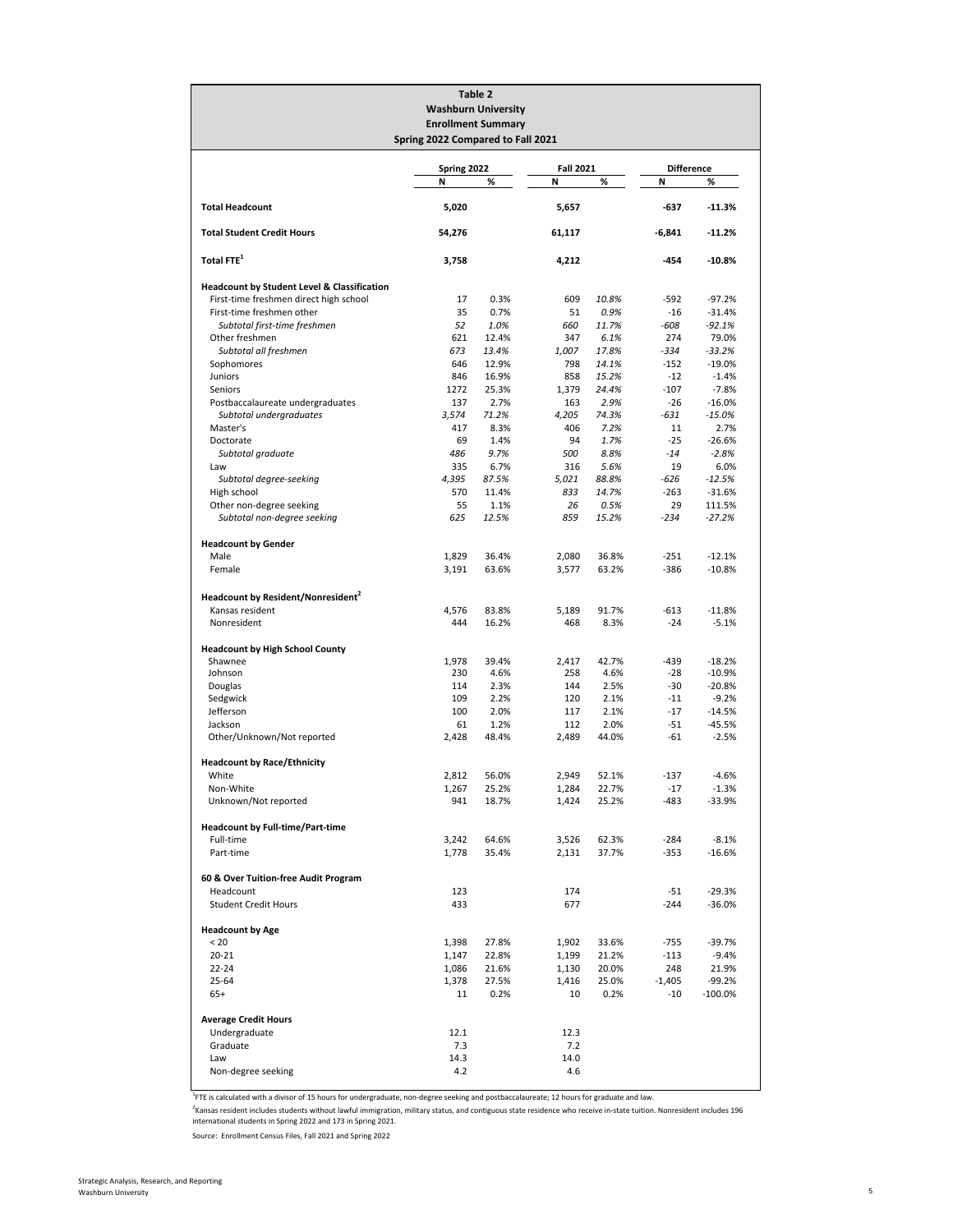

Source: Enrollment census file, Spring 2022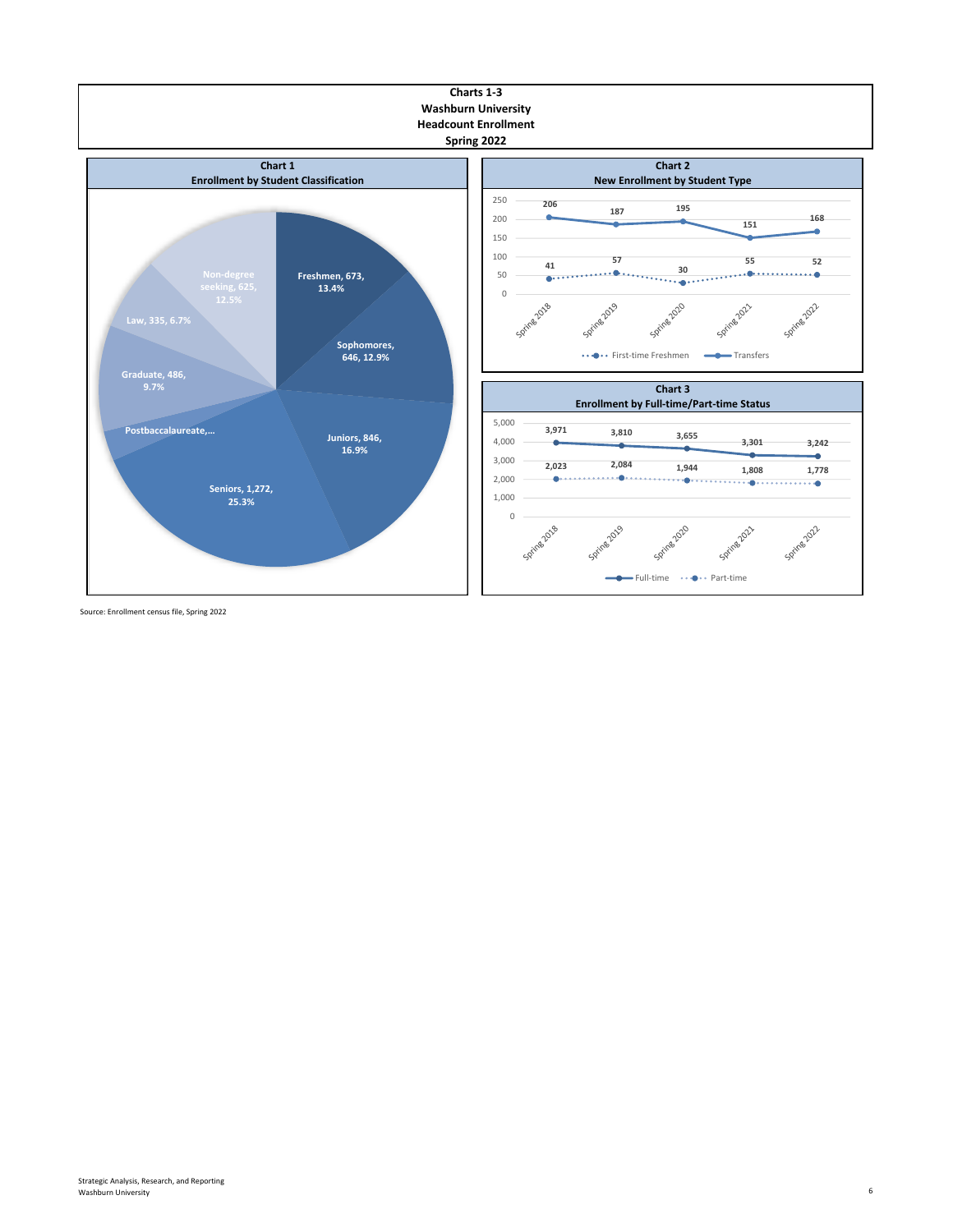| Table 3<br>Undergraduate Enrollment by Student Type<br>Spring 2018 to Spring 2022 |                  |            |             |            |             |            |                  |            |                  |            |  |
|-----------------------------------------------------------------------------------|------------------|------------|-------------|------------|-------------|------------|------------------|------------|------------------|------------|--|
|                                                                                   | Spring 2018      | Percent of | Spring 2019 | Percent of | Spring 2020 | Percent of | Spring 2021      | Percent of | Spring 2022      | Percent of |  |
| <b>Student Type</b>                                                               | <b>Headcount</b> | Total      | Headcount   | Total      | Headcount   | Total      | <b>Headcount</b> | Total      | <b>Headcount</b> | Total      |  |
| First-time Freshmen                                                               | 41               | 0.9%       | 57          | 1.3%       | 30          | 0.7%       | 55               | 1.5%       | 52               | 1.5%       |  |
| Transfers                                                                         | 206              | 4.6%       | 187         | 4.3%       | 195         | 4.7%       | 151              | 4.1%       | 168              | 4.7%       |  |
| <b>Subtotal New</b>                                                               | 247              | 5.5%       | 244         | 5.6%       | 225         | 5.4%       | 206              | 5.6%       | 220              | 6.2%       |  |
| Returning <sup>[1]</sup>                                                          | 156              | 3.5%       | 159         | 3.7%       | 161         | 3.9%       | 147              | 4.0%       | 155              | 4.3%       |  |
| Continuing                                                                        | 4,067            | 91.0%      | 3,925       | 90.7%      | 3,746       | 90.7%      | 3,311            | 90.4%      | 3,194            | 89.5%      |  |
| Total                                                                             | 4,470            | 100.0%     | 4,328       | 100.0%     | 4,132       | 100.0%     | 3,664            | 100.0%     | 3,569            | 100.0%     |  |

[1] Returning students are students who are re-enrolling at Washburn after stopping out for one or more terms.

Source: Enrollment Census Files, Spring 2018‐Spring 2022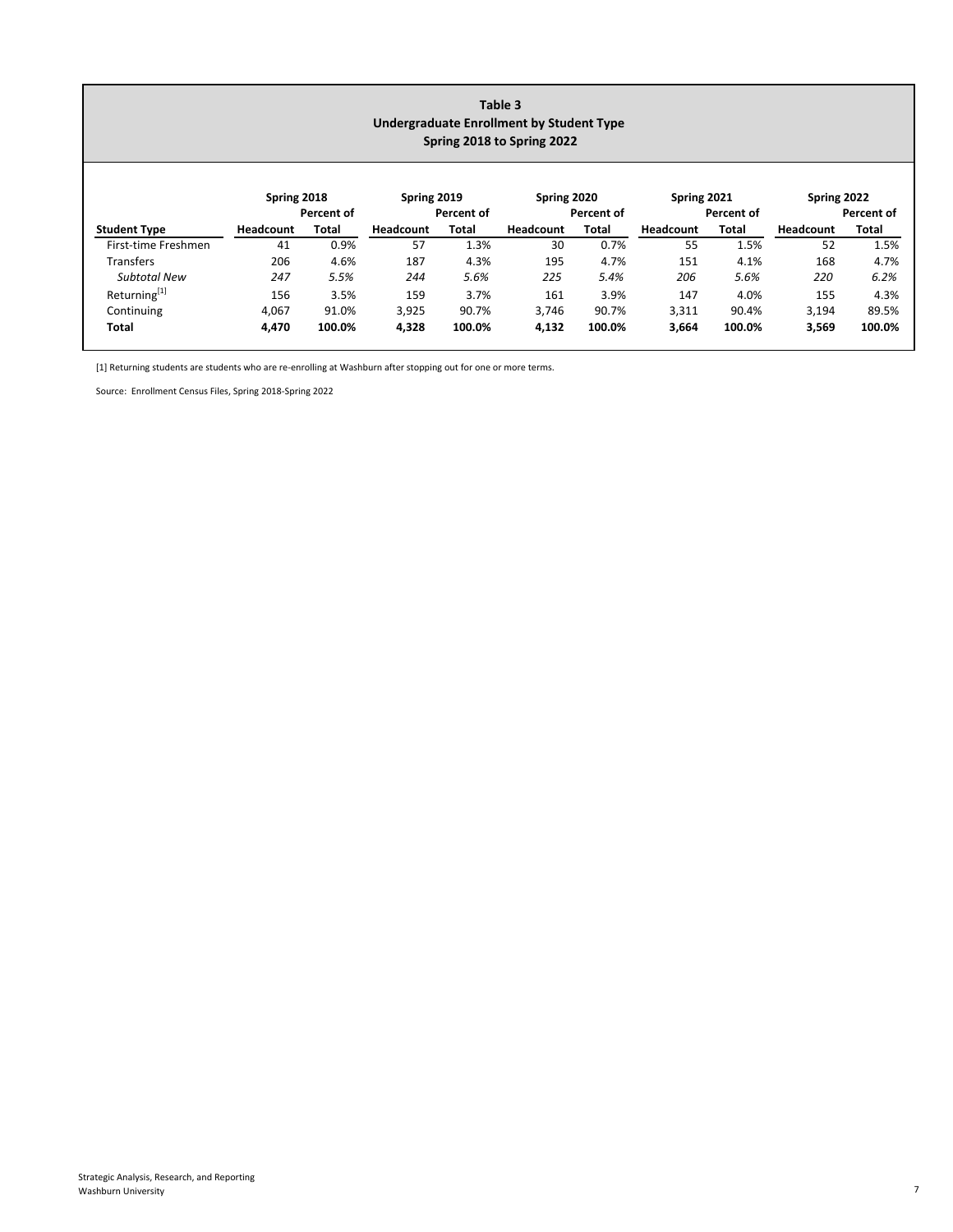| Table 4<br><b>Headcount Enrollment and Student Credit Hours</b><br>10-year Trend<br>Spring 2013 to Spring 2022 |                  |         |                  |         |                  |         |                     |               |  |  |  |  |
|----------------------------------------------------------------------------------------------------------------|------------------|---------|------------------|---------|------------------|---------|---------------------|---------------|--|--|--|--|
| <b>Spring</b>                                                                                                  | <b>Full-time</b> | Percent | Part-time        | Percent | Total            | Percent | <b>Student</b>      | Percent       |  |  |  |  |
| Semester                                                                                                       | Headcount        | Change  | <b>Headcount</b> | Change  | <b>Headcount</b> | Change  | <b>Credit Hours</b> | <b>Change</b> |  |  |  |  |
| 2013                                                                                                           | 4,332            | $-1.8%$ | 2,316            | $-3.0%$ | 6,648            | $-2.2%$ | 72,585              | $-2.0%$       |  |  |  |  |
| 2014                                                                                                           | 4,061            | $-6.3%$ | 2,310            | $-0.3%$ | 6,371            | $-4.2%$ | 68,769              | $-5.3%$       |  |  |  |  |
| 2015                                                                                                           | 3.949            | $-2.8%$ | 2,314            | 0.2%    | 6,263            | $-1.7%$ | 66,885              | $-2.7%$       |  |  |  |  |
| 2016                                                                                                           | 3,856            | $-2.4%$ | 2,206            | $-4.7%$ | 6,062            | $-3.2%$ | 64,747              | $-3.2%$       |  |  |  |  |
| 2017                                                                                                           | 3,929            | 1.9%    | 2,079            | $-5.8%$ | 6,008            | $-0.9%$ | 65,346              | 0.9%          |  |  |  |  |
| 2018                                                                                                           | 3.971            | 1.1%    | 2,023            | $-2.7%$ | 5,994            | $-0.2%$ | 65,853              | 0.8%          |  |  |  |  |
| 2019                                                                                                           | 3.810            | $-4.1%$ | 2,084            | 3.0%    | 5,739            | $-4.3%$ | 63,760              | $-3.2%$       |  |  |  |  |
| 2020                                                                                                           | 3,655            | $-4.1%$ | 1,944            | $-6.7%$ | 5,245            | $-8.6%$ | 61,207              | $-4.0%$       |  |  |  |  |
| 2021                                                                                                           | 3,301            | $-9.7%$ | 1,808            | $-7.0%$ | 5,109            | $-2.6%$ | 55,340              | $-9.6%$       |  |  |  |  |
| 2022                                                                                                           | 3,242            | $-1.8%$ | 1,778            | $-1.7%$ | 5,020            | $-1.7%$ | 54,276              | $-1.9%$       |  |  |  |  |

Source: Enrollment Census files, Spring 2013 ‐ Spring 2022 Note: Full‐time status is based on enrollment of 12 or more hours for undergraduate and 9 or more for graduate and law.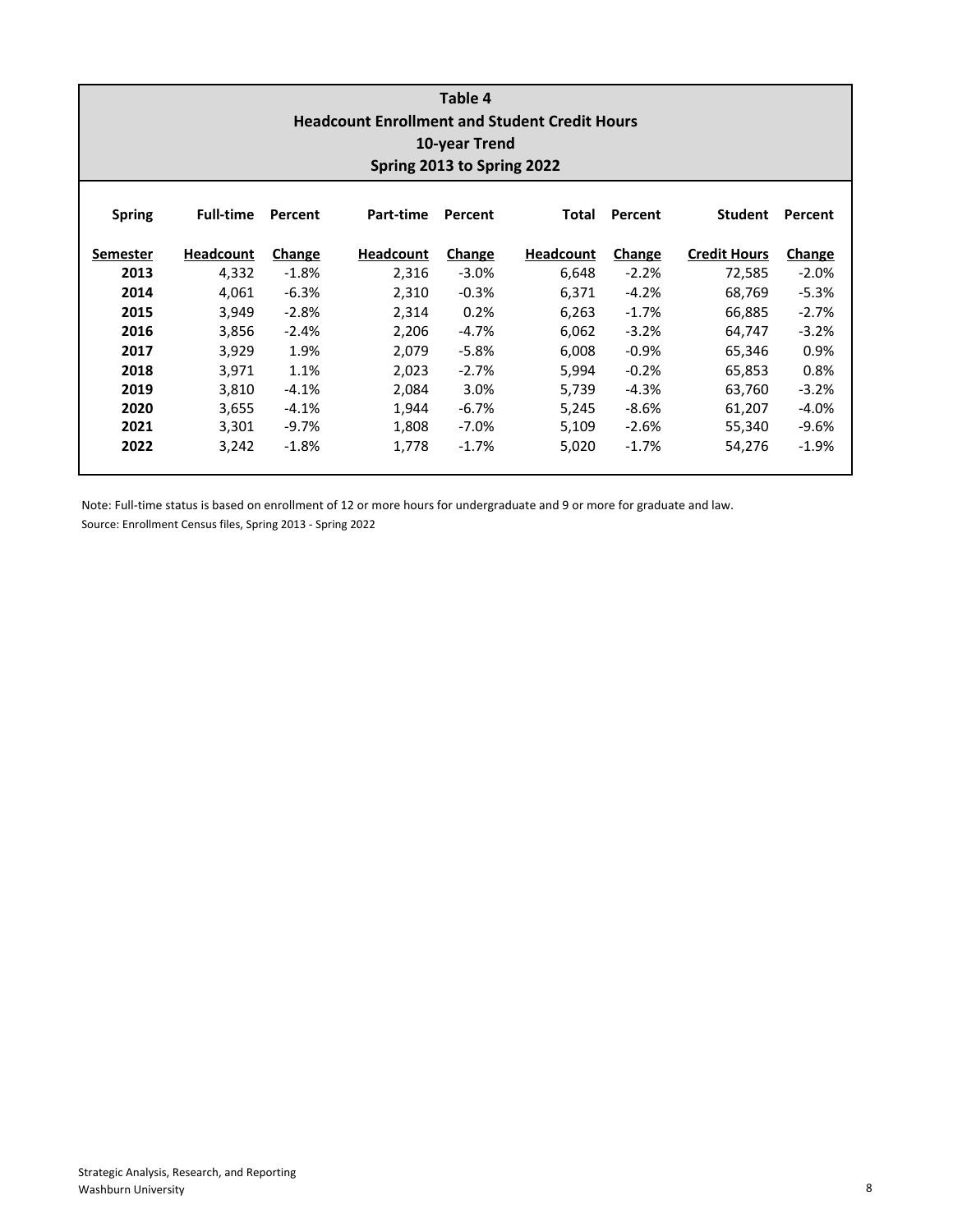| Table 5<br>Headcount by Student Classification and Full-time/Part-time Status<br><b>5-Year Trend</b><br>Spring 2018 to Spring 2022 |                |                |                |                 |              |                 |  |  |  |  |
|------------------------------------------------------------------------------------------------------------------------------------|----------------|----------------|----------------|-----------------|--------------|-----------------|--|--|--|--|
| <b>Full-time</b><br>Part-time<br>Total                                                                                             |                |                |                |                 |              |                 |  |  |  |  |
| Spring 2018                                                                                                                        |                |                |                |                 |              |                 |  |  |  |  |
| Freshmen                                                                                                                           | 522            | 13.1%          | 95             | 4.7%            | 617          | 10.3%           |  |  |  |  |
| Sophomores                                                                                                                         | 767            | 19.3%          | 165            | 8.2%            | 932          | 15.5%           |  |  |  |  |
| Juniors                                                                                                                            | 905            | 22.8%          | 220            | 10.9%           | 1,125        | 18.8%           |  |  |  |  |
| Seniors                                                                                                                            | 1,156          | 29.1%          | 471            | 23.3%<br>4.4%   | 1,627        | 27.1%           |  |  |  |  |
| Postbaccalaureate<br>Subtotal undergraduate                                                                                        | 80<br>3,430    | 2.0%<br>86.4%  | 89<br>1.040    | 51.4%           | 169<br>4,470 | 2.8%<br>74.6%   |  |  |  |  |
| Graduate                                                                                                                           | 198            | 5.0%           | 293            | 14.5%           | 491          | 8.2%            |  |  |  |  |
| Law                                                                                                                                | 301            | 7.6%           | 4              | 0.2%            | 305          | 5.1%            |  |  |  |  |
| Non-degree seeking                                                                                                                 | 42             | 1.1%           | 686            | 33.9%           | 728          | 12.1%           |  |  |  |  |
| Total                                                                                                                              | 3,971          | 100.0%         | 2,023          | 100.0%          | 5,994        | 100.0%          |  |  |  |  |
| Percent Full-time/Part-time                                                                                                        | 66.2%          |                | 33.8%          |                 |              |                 |  |  |  |  |
| Spring 2019                                                                                                                        |                |                |                |                 |              |                 |  |  |  |  |
| Freshmen                                                                                                                           | 630            | 16.5%          | 129            | 6.2%            | 759          | 12.9%           |  |  |  |  |
| Sophomores                                                                                                                         | 724            | 19.0%          | 147            | 7.1%            | 871          | 14.8%           |  |  |  |  |
| <b>Juniors</b>                                                                                                                     | 766            | 20.1%          | 198            | 9.5%            | 964          | 16.4%           |  |  |  |  |
| Seniors                                                                                                                            | 1,095          | 28.7%          | 474            | 22.7%           | 1,569        | 26.6%           |  |  |  |  |
| Postbaccalaureate                                                                                                                  | 75             | 2.0%           | 88             | 4.2%            | 163          | 2.8%<br>73.4%   |  |  |  |  |
| Subtotal undergraduate<br>Graduate                                                                                                 | 3,290<br>189   | 86.4%<br>5.0%  | 1,036<br>329   | 49.7%<br>15.8%  | 4,326<br>518 | 8.8%            |  |  |  |  |
| Law                                                                                                                                | 300            | 7.9%           | 6              | 0.3%            | 306          | 5.2%            |  |  |  |  |
| Non-degree seeking                                                                                                                 | 31             | 0.8%           | 713            | 34.2%           | 744          | 12.6%           |  |  |  |  |
| Total                                                                                                                              | 3,810          | 100.0%         | 2,084          | 100.0%          | 5,894        | 100.0%          |  |  |  |  |
| Percent Full-time/Part-time                                                                                                        | 64.6%          |                | 35.4%          |                 |              |                 |  |  |  |  |
| Spring 2020                                                                                                                        |                |                |                |                 |              |                 |  |  |  |  |
| Freshmen                                                                                                                           | 586            | 16.0%          | 151            | 7.8%            | 737          | 13.2%           |  |  |  |  |
| Sophomores                                                                                                                         | 657            | 18.0%          | 146            | 7.5%            | 803          | 14.3%           |  |  |  |  |
| <b>Juniors</b>                                                                                                                     | 789            | 21.6%          | 173            | 8.9%            | 962          | 17.2%           |  |  |  |  |
| Seniors                                                                                                                            | 1,039          | 28.4%          | 442            | 22.7%           | 1,481        | 26.5%           |  |  |  |  |
| Postbaccalaureate                                                                                                                  | 87             | 2.4%           | 81             | 4.2%            | 168          | 3.0%            |  |  |  |  |
| Subtotal undergraduate                                                                                                             | 3,158          | 86.4%          | 993            | 51.1%           | 4,151        | 74.1%           |  |  |  |  |
| Graduate                                                                                                                           | 166            | 4.5%           | 328            | 16.9%           | 494          | 8.8%            |  |  |  |  |
| Law<br>Non-degree seeking                                                                                                          | 304<br>27      | 8.3%<br>0.7%   | 4<br>619       | 0.2%<br>31.8%   | 308<br>646   | 5.5%<br>11.5%   |  |  |  |  |
| Total                                                                                                                              | 3,655          | 100.0%         | 1,944          | 100.0%          | 5,599        | 100.0%          |  |  |  |  |
| <b>Percent Full-time/Part-time</b>                                                                                                 | 65.3%          |                | 34.7%          |                 |              |                 |  |  |  |  |
|                                                                                                                                    |                |                |                |                 |              |                 |  |  |  |  |
| Spring 2021<br>Freshmen                                                                                                            | 490            | 14.8%          | 95             | 5.3%            | 585          | 11.5%           |  |  |  |  |
| Sophomores                                                                                                                         | 580            | 17.6%          | 144            | 8.0%            | 724          | 14.2%           |  |  |  |  |
| Juniors                                                                                                                            | 670            | 20.3%          | 165            | 9.1%            | 835          | 16.3%           |  |  |  |  |
| <b>Seniors</b>                                                                                                                     | 987            | 29.9%          | 376            | 20.8%           | 1,363        | 26.7%           |  |  |  |  |
| Postbaccalaureate                                                                                                                  | 88             | 2.7%           | 69             | 3.8%            | 157          | 3.1%            |  |  |  |  |
| Subtotal undergraduate                                                                                                             | 2,815          | 85.3%          | 849            | 47.0%           | 3,664        | 71.7%           |  |  |  |  |
| Graduate                                                                                                                           | 159            | 4.8%           | 322            | 17.8%           | 481          | 9.4%            |  |  |  |  |
| Law                                                                                                                                | 313<br>14      | 9.5%           | 3              | 0.2%            | 316          | 6.2%            |  |  |  |  |
| Non-degree seeking<br><b>Total</b>                                                                                                 | 3,301          | 0.4%<br>100.0% | 634<br>1,808   | 35.1%<br>100.0% | 648<br>5,109 | 12.7%<br>100.0% |  |  |  |  |
| <b>Percent Full-time/Part-time</b>                                                                                                 | 64.6%          |                | 35.4%          |                 |              |                 |  |  |  |  |
|                                                                                                                                    |                |                |                |                 |              |                 |  |  |  |  |
| Spring 2022                                                                                                                        |                |                |                |                 |              |                 |  |  |  |  |
| Freshmen<br>Sophomores                                                                                                             | 539<br>537     | 16.6%<br>16.6% | 134<br>109     | 7.5%<br>6.1%    | 673<br>646   | 13.4%<br>12.9%  |  |  |  |  |
| <b>Juniors</b>                                                                                                                     | 670            | 20.7%          | 176            | 9.9%            | 846          | 16.9%           |  |  |  |  |
| Seniors                                                                                                                            | 895            | 27.6%          | 377            | 21.2%           | 1,272        | 25.3%           |  |  |  |  |
| Postbaccalaureate                                                                                                                  | 76             | 2.3%           | 61             | 3.4%            | 137          | 2.7%            |  |  |  |  |
| Subtotal undergraduate                                                                                                             | 2,717          | 83.8%          | 857            | 48.2%           | 3,574        | 71.2%           |  |  |  |  |
| Graduate                                                                                                                           | 184            | 5.7%           | 302            | 17.0%           | 486          | 9.7%            |  |  |  |  |
| Law                                                                                                                                | 329            | 10.1%          | 6              | 0.3%            | 335          | 6.7%            |  |  |  |  |
| Non-degree seeking                                                                                                                 | 12             | 0.4%           | 613            | 34.5%           | 625          | 12.5%           |  |  |  |  |
| Total<br>Percent Full-time/Part-time                                                                                               | 3,242<br>64.6% | 100.0%         | 1,778<br>35.4% | 100.0%          | 5,020        | 100.0%          |  |  |  |  |
|                                                                                                                                    |                |                |                |                 |              |                 |  |  |  |  |

Source: Enrollment Census Files, Spring 2018‐Spring 2022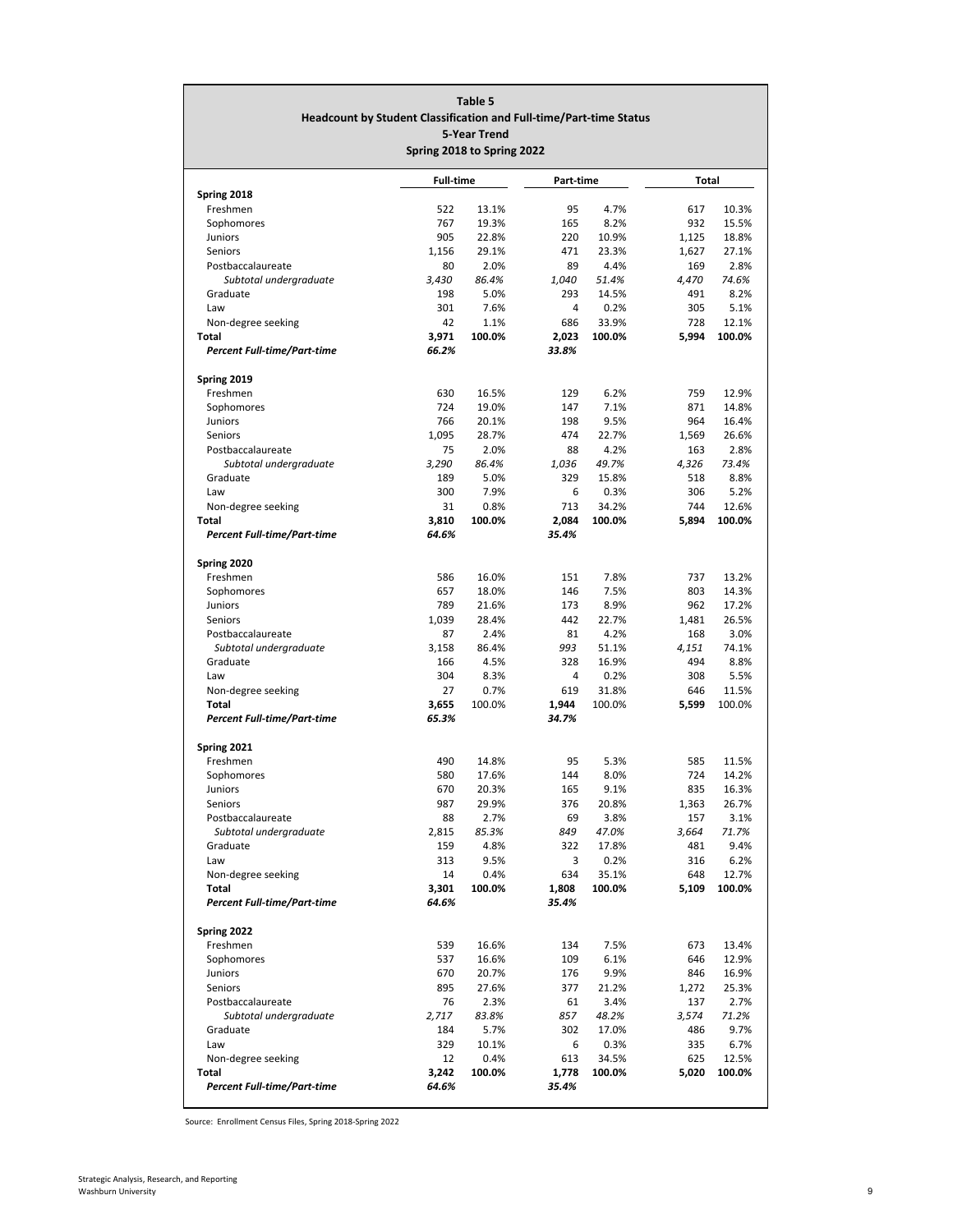| Table 6<br><b>Full-time Equivalent Enrollment</b><br>5-year trend<br>Spring 2018 to Spring 2022 |             |         |             |         |             |         |             |         |             |         |  |
|-------------------------------------------------------------------------------------------------|-------------|---------|-------------|---------|-------------|---------|-------------|---------|-------------|---------|--|
| <b>Student Classification</b>                                                                   | Spring 2018 |         | Spring 2019 |         | Spring 2020 |         | Spring 2021 |         | Spring 2022 |         |  |
|                                                                                                 | <b>FTE</b>  | Percent | <b>FTE</b>  | Percent | FTE         | Percent | <b>FTE</b>  | Percent | <b>FTE</b>  | Percent |  |
| Freshmen                                                                                        | 517         | 11.4%   | 625         | 14.2%   | 593         | 14.1%   | 481         | 12.6%   | 542         | 14.4%   |  |
| Sophomores                                                                                      | 779         | 17.2%   | 717         | 16.4%   | 664         | 15.8%   | 596         | 15.6%   | 537         | 14.3%   |  |
| <b>Juniors</b>                                                                                  | 932         | 20.6%   | 806         | 18.4%   | 814         | 19.3%   | 705         | 18.5%   | 705         | 18.8%   |  |
| Seniors                                                                                         | 1,307       | 28.9%   | 1,235       | 28.1%   | 1,172       | 27.8%   | 1,092       | 28.6%   | 1,007       | 26.8%   |  |
| Postbaccalaureate                                                                               | 112         | 2.5%    | 109         | 2.5%    | 118         | 2.8%    | 113         | 3.0%    | 97          | 2.6%    |  |
| Subtotal undergraduate                                                                          | 3,647       | 80.6%   | 3,492       | 79.6%   | 3,361       | 79.8%   | 2,987       | 78.2%   | 2,888       | 76.8%   |  |
| Graduate                                                                                        | 303         | 6.7%    | 318         | 7.2%    | 292         | 6.9%    | 277         | 7.3%    | 298         | 7.9%    |  |
| Law                                                                                             | 364         | 8.0%    | 365         | 8.3%    | 365         | 8.7%    | 371         | 9.7%    | 400         | 10.6%   |  |
| Non-degree seeking                                                                              | 209         | 4.6%    | 212         | 4.8%    | 194         | 4.6%    | 185         | 4.8%    | 172         | 4.6%    |  |
| <b>Total FTE</b>                                                                                | 4,524       | 100.0%  | 4,387       | 100.0%  | 4,212       | 100.0%  | 3,820       | 100.0%  | 3,758       | 100.0%  |  |

Note: In Spring 2022, FTE was calculated using <sup>a</sup> divisor of 15 for undergraduates, non‐degree seeking and postbaccalaureate; 12 for graduate and law. Prior, FTE was calculated using <sup>a</sup> divisor of 15 hours for undergraduate, non‐degree seeking and postbaccalaureate; 9 hours for graduate and 9 or 12 hours for law.

Source: Enrollment Census files, Spring 2018‐Spring 2022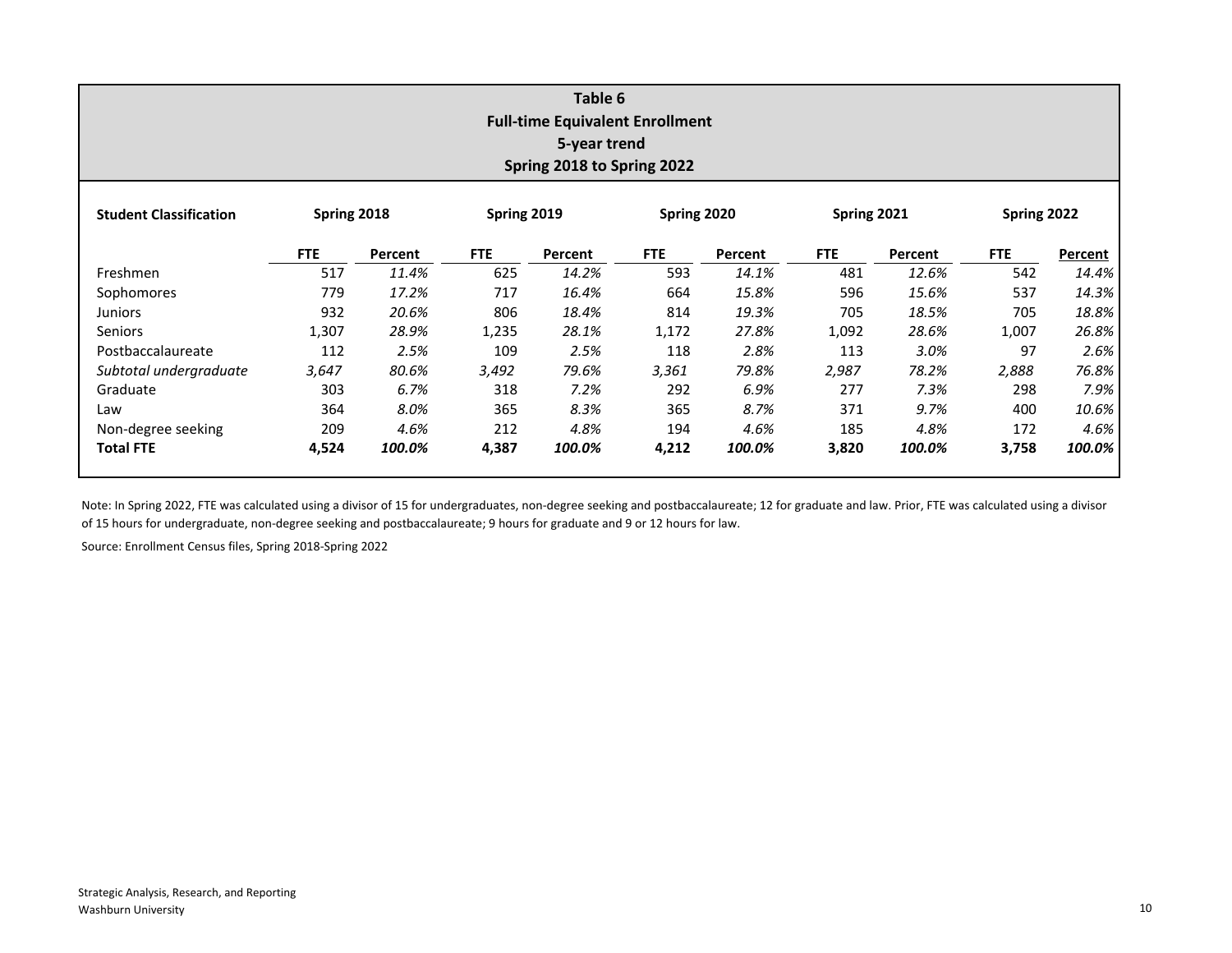| Table 7<br><b>Headcount by Gender</b><br>10-year trend<br>Spring 2013 to Spring 2022 |               |       |         |       |         |       |  |  |  |  |
|--------------------------------------------------------------------------------------|---------------|-------|---------|-------|---------|-------|--|--|--|--|
|                                                                                      |               |       | Male    |       | Female  |       |  |  |  |  |
|                                                                                      | <b>Spring</b> | N     | Percent | N     | Percent | Total |  |  |  |  |
|                                                                                      | 2013          | 2,714 | 40.8%   | 3,934 | 59.2%   | 6,648 |  |  |  |  |
|                                                                                      | 2014          | 2,612 | 41.0%   | 3,759 | 59.0%   | 6,371 |  |  |  |  |
|                                                                                      | 2015          | 2,598 | 41.5%   | 3,665 | 58.5%   | 6,263 |  |  |  |  |
|                                                                                      | 2016          | 2,499 | 41.2%   | 3,563 | 58.8%   | 6,062 |  |  |  |  |
|                                                                                      | 2017          | 2,408 | 40.1%   | 3,600 | 59.9%   | 6,008 |  |  |  |  |
|                                                                                      | 2018          | 2,404 | 40.1%   | 3,590 | 59.9%   | 5,994 |  |  |  |  |
|                                                                                      | 2019          | 2,280 | 38.7%   | 3,614 | 61.3%   | 5,894 |  |  |  |  |
|                                                                                      | 2020          | 2,150 | 38.4%   | 3,449 | 61.6%   | 5,599 |  |  |  |  |
|                                                                                      | 2021          | 1,911 | 37.4%   | 3,198 | 62.6%   | 5,109 |  |  |  |  |
|                                                                                      | 2022          | 1,829 | 36.4%   | 3,191 | 63.6%   | 5,020 |  |  |  |  |

Source: Enrollment Census files, Spring 2013‐Spring 2022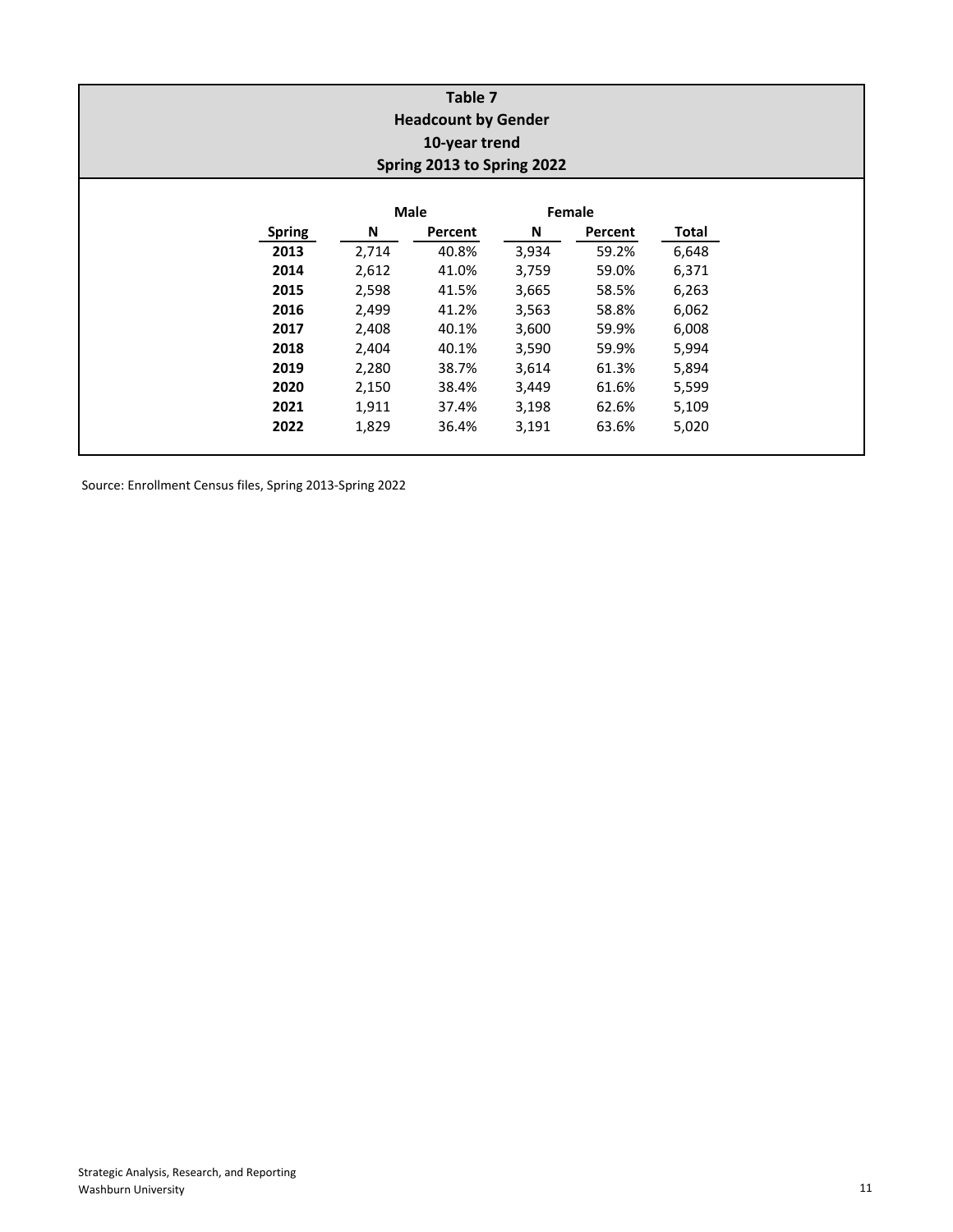#### **Table 8 Washburn Tech Enrollment Summary Spring 2022 to Spring 2021**

|                                            |             |        |             |        | Change       |            |  |
|--------------------------------------------|-------------|--------|-------------|--------|--------------|------------|--|
|                                            | Spring 2022 |        | Spring 2021 |        |              | N Percent  |  |
| <b>Headcount</b>                           |             |        |             |        |              |            |  |
| Degree-seeking/Certificate-seeking         | 1,005       | 100.0% | 1,030       | 100.0% | $-25$        | $-2.4%$    |  |
| Non Degree-seeking/Non Certificate-seeking | 0           | 0.0%   | 0           | 0.0%   | 0            | n/a        |  |
| <b>Total Headcount</b>                     | 1,005       | 100.0% | 1,030       | 100.0% | $-25$        | $-2.4%$    |  |
| <b>Student Credit Hours</b>                |             |        |             |        |              |            |  |
| Degree-seeking/Certificate-seeking         | 13,345      | 100.0% | 12,945      | 100.0% | 400          | 3.1%       |  |
| Non Degree-seeking/Non Certificate-seeking | 0           | 0.0%   | 0           | 0.0%   | 0            | n/a        |  |
| <b>Total Student Credit Hours</b>          | 13,345      | 100.0% | 12,945      | 100.0% | 400          | 3.1%       |  |
| <b>Total FTE</b>                           | 890         |        | 863         |        | 27           | 3.1%       |  |
| <b>Headcount by Student Classification</b> |             |        |             |        |              |            |  |
| Postsecondary                              | 445         | 44.3%  | 431         | 41.8%  | 14           | 3.2%       |  |
| High School                                | 560         | 55.7%  | 599         | 58.2%  | -39          | $-6.5%$    |  |
| <b>Total Headcount</b>                     | 1,005       | 100.0% | 1,030       | 100.0% | $-25$        | $-2.4%$    |  |
| <b>Headcount by Gender</b>                 |             |        |             |        |              |            |  |
| Male                                       | 633         | 58.4%  | 602         | 58.4%  | 31           | 5.1%       |  |
| Female                                     | 372         | 37.0%  | 390         | 37.9%  | $-18$        | $-4.6%$    |  |
| Not Indicated                              | 0           | 4.6%   | 38          | 3.7%   | $-38$        | $-100.0\%$ |  |
| <b>Total Headcount</b>                     | 1,005       | 100.0% | 1,030       | 100.0% | $-25$        | $-2.4%$    |  |
| Headcount by Resident/Nonresident [1]      |             |        |             |        |              |            |  |
| Kansas Resident                            | 1,004       | 99.9%  | 1,030       | 100.0% | $-26$        | $-2.5%$    |  |
| Nonresident                                | 1           | 0.1%   | 0           | 0.0%   | $\mathbf{1}$ | 0.0%       |  |
| <b>Total Headcount</b>                     | 1,005       | 100.0% | 1,030       | 100.0% | $-25$        | $-2.4%$    |  |
| <b>Minority Enrollment</b>                 | 17.6%       |        | 29.0%       |        |              |            |  |
| <b>Headcount by Full-time/Part-time</b>    |             |        |             |        |              |            |  |
| Full-time                                  | 806         | 80.2%  | 812         | 78.8%  | -6           | $-0.7%$    |  |
| Part-time                                  | 199         | 19.8%  | 218         | 21.2%  | $-19$        | $-8.7%$    |  |
| <b>Total Headcount</b>                     | 1,005       | 100.0% | 1,030       | 100.0% | $-25$        | $-2.4%$    |  |
| <b>Average Age</b>                         |             |        |             |        |              |            |  |
| <b>Postsecondary Students</b>              | 25.5        |        | 25.8        |        |              |            |  |
| <b>High School Students</b>                | 17.1        |        | 17.2        |        |              |            |  |
| <b>Average Course Load</b>                 |             |        |             |        |              |            |  |
| <b>Postsecondary Students</b>              | 14.3        |        | 13.1        |        |              |            |  |
| <b>High School Students</b>                | 12.5        |        | 12.2        |        |              |            |  |
|                                            |             |        |             |        |              |            |  |

[1] Residency status is in relation to tuition as of the beginning of the term.